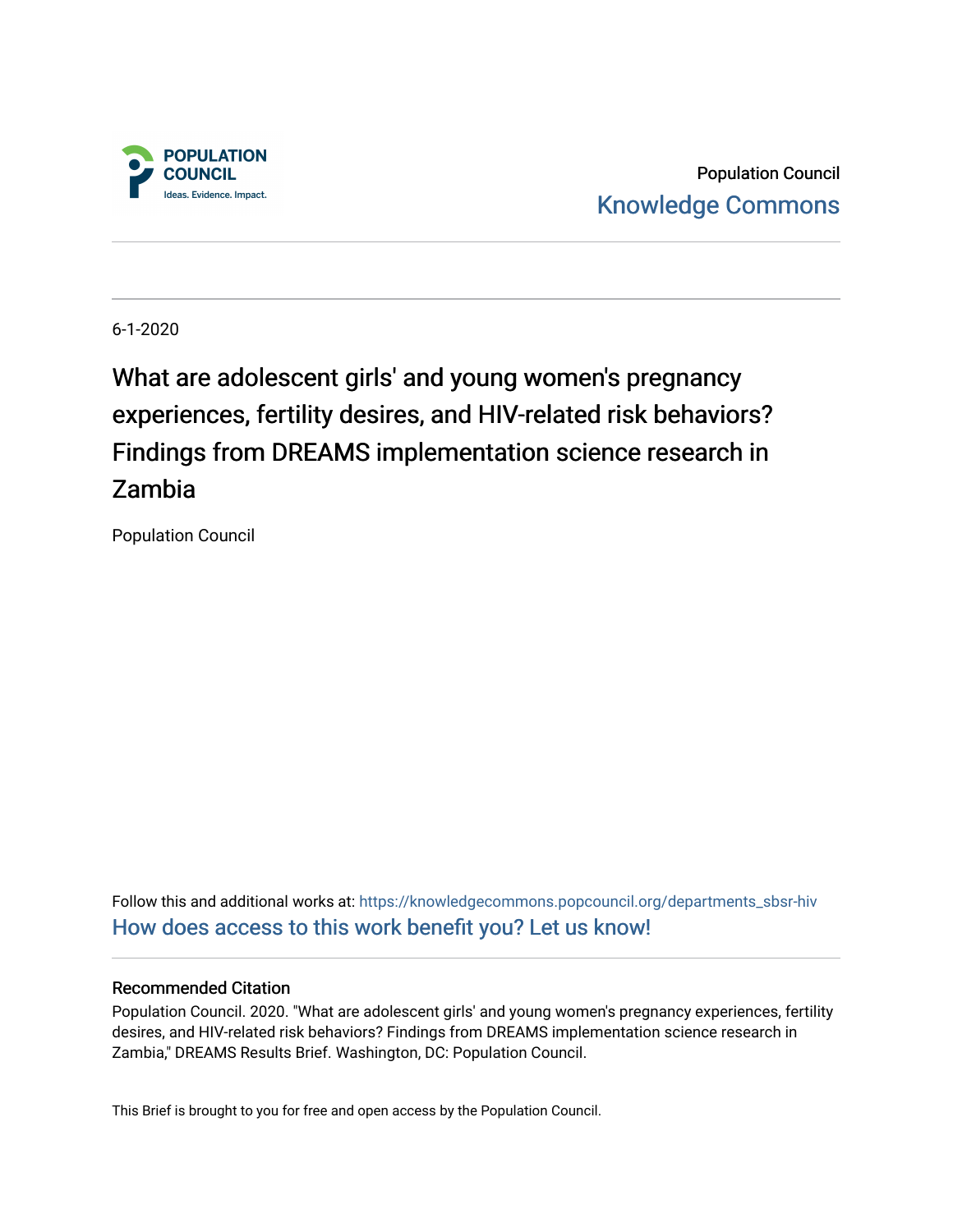# WHAT ARE ADOLESCENT GIRLS' AND YOUNG WOMEN'S PREGNANCY EXPERIENCES, FERTILITY DESIRES, AND HIV-RELATED RISK BEHAVIORS?

### FINDINGS FROM DREAMS IMPLEMENTATION SCIENCE RESEARCH IN ZAMBIA

(AGYW) are disproportionately affected by HIV/ AIDS, with 3 to 4 times as many AGYW aged 15–24 years living with HIV compared to boys and young men of the same ages.<sup>1</sup> AGYW also have a high pregnancy burden: close to one-third of Zambian girls have begun childbearing by age 19, and few use modern contraceptives to prevent pregnancy (15–19: 10%, 20–24: 33%).2

The Population Council conducted implementation science research in Zambia and other countries across sub-Saharan Africa to build needed evidence to inform community-based, girl-centered HIV prevention programming. Critical to this process is understanding AGYW's fertility desires and contraceptive use behaviors in the context of high HIV transmission.

In Zambia, adolescent girls and young women<br>
(AGYW) are disproportionately affected by HIV/<br>
AIDS, with 3 to 4 times as many AGYW aged<br>
3 map and the same ages.<sup>4</sup> AGYW also have<br>
2 map pregnancy burden: close to one-third This brief summarizes key findings from a crosssectional survey with sexually active AG (15–19 years, n=97) and YW (20–24 years, n=342) enrolled in DREAMS programming and residing in urban districts of Lusaka and Ndola. The survey was conducted between April and May 2018. We present descriptive analyses of pregnancy experience, fertility desire, contraceptive use, and HIV-related risk behaviors among sexually active AGYW (ever had sex).

### RESULTS

### *Who are the survey respondents (Table 1)?*

• Most sexually active AGYW were 20–24 years (median age: 21 years), and fewer than half were currently enrolled in school.

## KEY FINDINGS

Many AGYW have already begun childbearing, with a majority of pregnancies and childbirths occurring outside formal partnerships or marriage.

A majority of AGYW in current or recent partnerships expressed the desire to have children with their most recent partner.

Among currently and recently partnered AGYW, fewer than half report any modern contraceptive use.

AGYW who did not want children with their most recent partner were less likely to report using modern contraception than AGYW who wanted children.

AGYW tended to express fertility desires with less risky sexual partners, including those who reported being monogamous (having only one partner) or perceived themselves at lower risk of HIV exposure.

HIV testing is high among AGYW and may represent an avenue to strengthen linkages to contraceptive and reproductive health services.

Location: Kalingalinga in Lusaka and Lubuto in the Ndola district (within Copperbelt province)

Study Duration: 2016–2018

**Funder: Bill & Melinda Gates Foundation** 

For more information, contact Sanyukta Mathur (smathur@popcouncil.org).

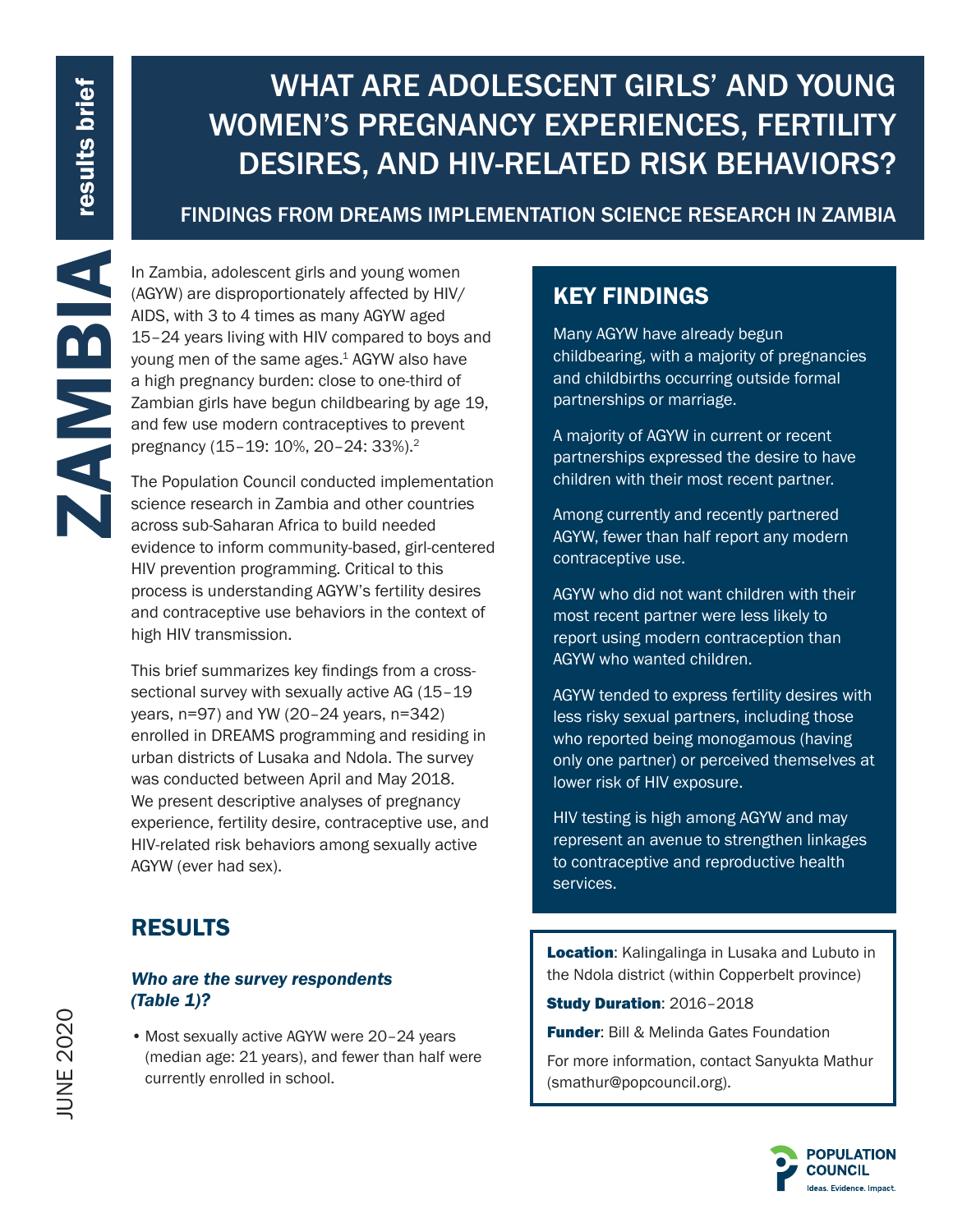| <b>TABLE 1 CHARACTERISTICS OF SURVEY RESPONDENTS</b> |
|------------------------------------------------------|
|------------------------------------------------------|

|                                                                | <b>ADOLESCENT</b><br><b>GIRLS</b><br>$15 - 19$<br>$N=97$<br>$\%$ | <b>YOUNG</b><br><b>WOMEN</b><br>$20 - 24$<br>$N = 342$<br>% | <b>TOTAL</b><br>$N = 439$<br>% |
|----------------------------------------------------------------|------------------------------------------------------------------|-------------------------------------------------------------|--------------------------------|
| Mean age (standard deviation)                                  | $18 + 0.8$ years                                                 | $22 + 1.5$ years                                            | $21 + 2.2$ years               |
| <b>Education</b>                                               |                                                                  |                                                             |                                |
| Currently in school                                            | 48                                                               | 42                                                          | 43                             |
| <b>Civil status</b>                                            |                                                                  |                                                             |                                |
| Never been married*                                            | 96                                                               | 85                                                          | 87                             |
| <b>Household characteristics</b>                               |                                                                  |                                                             |                                |
| At least one parent has died                                   | 41                                                               | 47                                                          | 46                             |
| Gone without eating at least a whole day and night, past month | 24                                                               | 16                                                          | 18                             |
| <b>Relationship status</b>                                     |                                                                  |                                                             |                                |
| Currently or recently (past 12 months) partnered               | 87                                                               | 83                                                          | 84                             |
| Sexual risk behaviors                                          |                                                                  |                                                             |                                |
| Mean age at first sex                                          | $16 + 1.9$                                                       | $19 + 2.5$                                                  | $18 + 2.6$                     |
| Tested for HIV, past 12 months                                 | 85                                                               | 82                                                          | 83                             |
| High self-perception of HIV risk                               | 9                                                                | 16                                                          | 14                             |
| STI symptoms, past 6 months                                    | 21                                                               | 17                                                          | 18                             |
| Pregnancy and contraceptive experiences                        |                                                                  |                                                             |                                |
| Ever been pregnant*                                            | 37                                                               | 31                                                          | 36                             |
| Has at least 1 child**                                         | 31                                                               | 31                                                          | 31                             |
| Wants a(nother) child in the future*                           | 78                                                               | 87                                                          | 85                             |
| Using any modern contraceptive method to prevent pregnancy*    | 27                                                               | 40                                                          | 37                             |

#### \*p < 0.05; \*\*p < 0.01; \*\*\*p < 0.001

- Most (84 percent) reported having a current or recent sexual partner (in the past 12 months). The vast majority of the respondents (87 percent) had never been married.
- While most AGYW reported having tested for HIV in the last year (83 percent), only 14 percent perceived they were at high risk of HIV exposure. Nearly onefifth reported experiencing STI symptoms.
- Approximately one-third of respondents reported at least one previous pregnancy and having at least one child. Most (85 percent) expressed a desire to have a child or more children in the future.
- Only one-third of sexually experienced AGYW reported current use of any modern contraceptive method. Nearly four times the number of AGYW in current/recent partnerships reported modern contraceptive method use than non-partnered AGYW (42 percent vs. 11 percent, p<0.001).
- Among AGYW self-reporting contraceptive use, condoms (male or female) were the most popular method (53 percent), followed by hormonal injections (25 percent) and pills (14 percent).

Condoms were preferred by currently/recently partnered AGYW, while injectables and pills were more popular among non-partnered AGYW.

### *What are the pregnancy experiences and fertility desires among AGYW with current or recent partners (Table 2)?*

- Among AGYW with current or recent partners, onefourth already had already begun childbearing.
- A majority (68 percent) desired a(nother) child, but most wanted to wait at least five years before having a child or more children. A significantly higher proportion of YW (ages 20–24) wanted children sooner than 5 years compared to AG (ages 15–19).

#### *What are the relationship characteristics, contraceptive use, and HIV risk behaviors among AGYW in a current or recent partnership (Table 3)?*

• More than three-fourths of AGYW who did not want children with their current/recent partner were not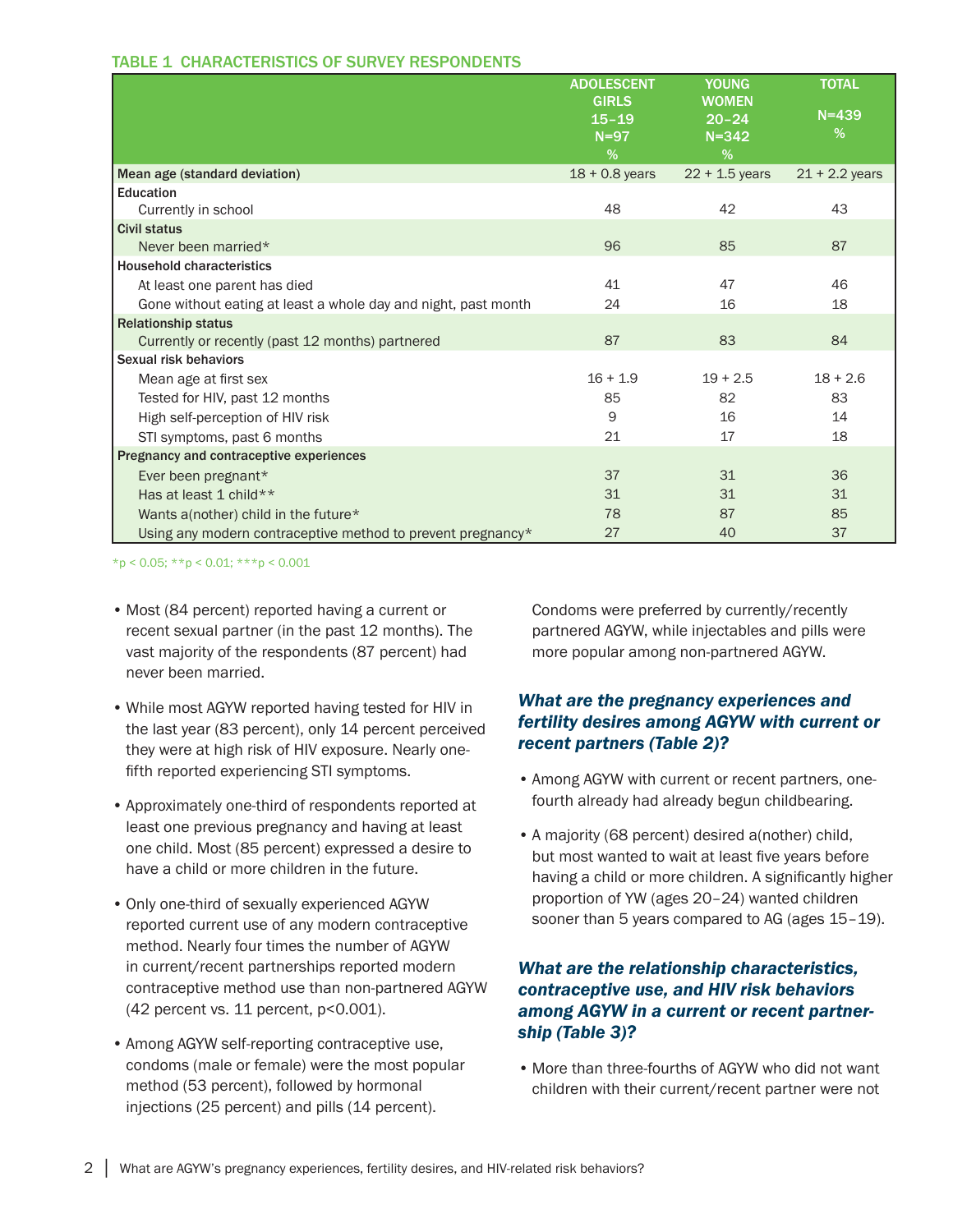#### TABLE 2 PREGNANCY EXPERIENCES AND FERTILITY DESIRES AMONG AGYW WITH CURRENT/RECENT PARTNERS

|                                                                                    | <b>ADOLESCENT GIRLS</b> | <b>YOUNG WOMEN</b> | <b>TOTAL</b> |
|------------------------------------------------------------------------------------|-------------------------|--------------------|--------------|
|                                                                                    | $15 - 19$               | $20 - 24$          | $N = 367$    |
|                                                                                    | $N = 84$                | $N = 283$          | %            |
|                                                                                    | %                       | %                  |              |
| Ever been pregnant                                                                 | 29                      | 39                 | 37           |
| Parity*                                                                            |                         |                    |              |
| Nulliparous (no children)                                                          | 80                      | 66                 | 69           |
| Multiparous (one or more)                                                          | 20                      | 34                 | 31           |
| <b>Fertility desires</b>                                                           |                         |                    |              |
| Wants a/another child with current/recent partner                                  | 60                      | 70                 | 68           |
| When want a/next child (among those who desired<br>children $n=315$ <sup>***</sup> |                         |                    |              |
| Within the next year                                                               | 3                       | 10                 | 8            |
| In $2-4$ years                                                                     | 19                      | 40                 | 35           |
| In 5 or more years                                                                 | 78                      | 51                 | 57           |
| Mean number of children desired (standard deviation)                               | $3.6 + 1.1$             | $3.6 + 1.2$        | $3.6 + 1.2$  |

\*p < 0.05; \*\*p < 0.01; \*\*\*p < 0.001

using any modern contraceptive method to prevent pregnancy.

- Consistent condom use was low (35%) among AGYW, irrespective of fertility intentions. However, half of the AGYW who wanted another child and 61% of those who did not want a child reported using condoms at last sex.
- AGYW had a lower fertility desire if they perceived they were at high risk of HIV acquisition or if they thought their partner had high HIV risk.
- AGYW had a lower desire for children when they knew their partner had other sexual partners.
- AGYW who had shared their HIV status to their partner had stronger desire for children compared to AGYW who had not.

#### TABLE 3 RELATIONSHIP CHARACTERISTICS, CONTRACEPTIVE USE, AND HIV RISK BEHAVIORS AMONG AGYW IN A CURRENT/RECENT PARTNERSHIP

|                                                     | <b>DOESN'T WANT</b><br><b>A(NOTHER) CHILD</b><br>$N = 119$<br>$\%$ | <b>WANTS</b><br><b>A(NOTHER) CHILD</b><br>$N = 248$<br>% | <b>TOTAL</b><br>$N = 367$<br>% |
|-----------------------------------------------------|--------------------------------------------------------------------|----------------------------------------------------------|--------------------------------|
| <b>Relationship duration</b>                        |                                                                    |                                                          |                                |
| Less than one year                                  | 23                                                                 | 18                                                       | 20                             |
| $1-4$ years                                         | 67                                                                 | 63                                                       | 64                             |
| 5 or more years                                     | 10                                                                 | 19                                                       | 16                             |
| Contraceptive use                                   |                                                                    |                                                          |                                |
| Using any modern contraceptive method***            | 21                                                                 | 52                                                       | 42                             |
| <b>Condom use</b>                                   |                                                                    |                                                          |                                |
| Consistent condom use, past 12 months               | 34                                                                 | 36                                                       | 35                             |
| Used condom at last sex with current/recent partner | 61                                                                 | 51                                                       | 54                             |
| <b>HIV risk perception</b>                          |                                                                    |                                                          |                                |
| AGYW likely exposed to HIV*                         | 21                                                                 | 12                                                       | 15                             |
| Partner likely exposed to HIV***                    | 45                                                                 | 19                                                       | 27                             |
| Partner risk characteristics                        |                                                                    |                                                          |                                |
| Has other sexual partners**                         | 10                                                                 | 2                                                        | 5                              |
| Tested for HIV, past 12 months                      | 78                                                                 | 86                                                       | 83                             |
| <b>HIV serostatus disclosure</b>                    |                                                                    |                                                          |                                |
| AGYW disclosed status to partner**                  | 84                                                                 | 93                                                       | 90                             |
| Partner disclosed status to AGYW                    | 78                                                                 | 79                                                       | 79                             |

 $*p < 0.05$ ;  $* p < 0.01$ ;  $* * p < 0.001$